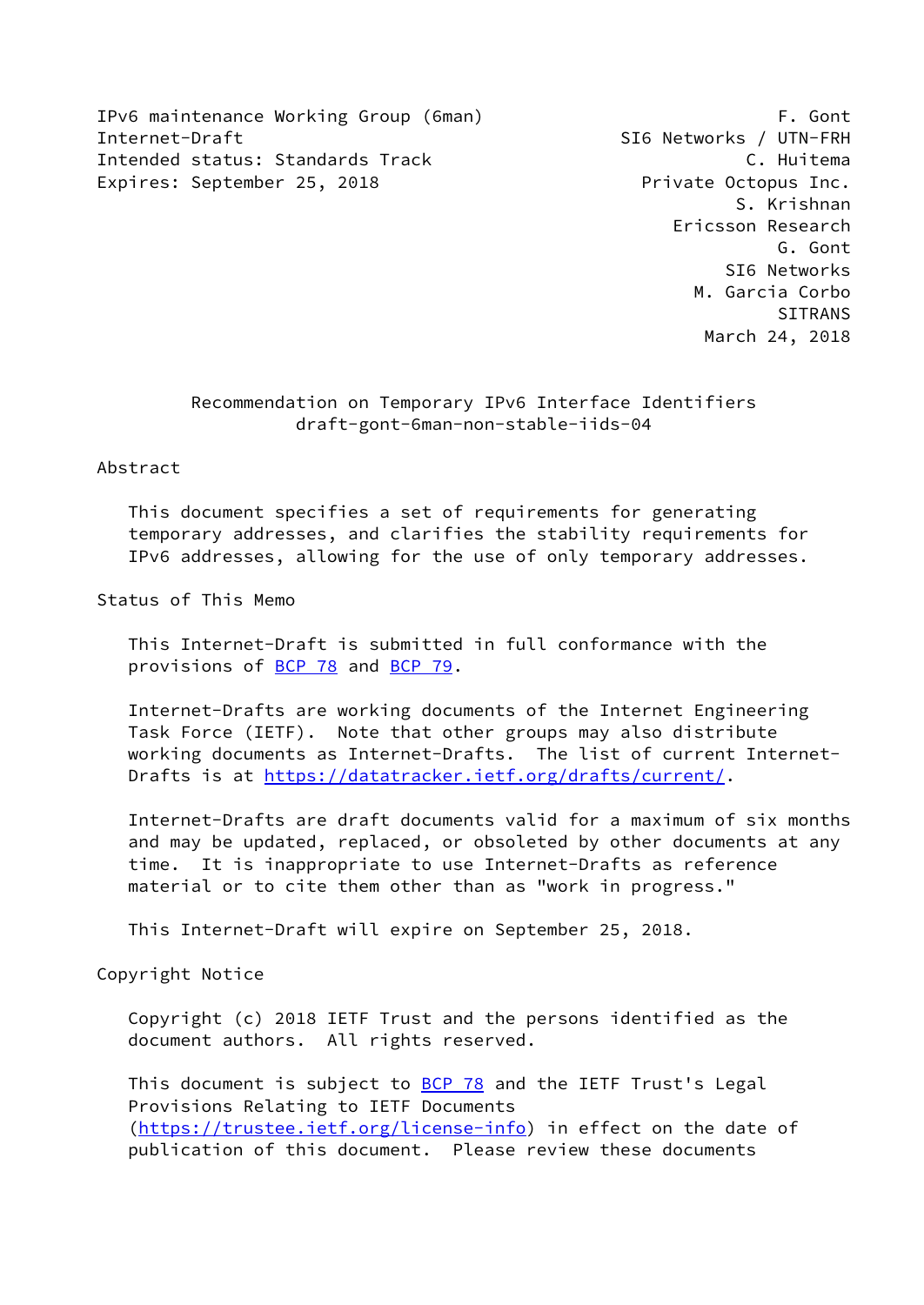<span id="page-1-1"></span>

| Internet-Draft | Temporary Interface-IDs | March 2018 |
|----------------|-------------------------|------------|
|----------------|-------------------------|------------|

 carefully, as they describe your rights and restrictions with respect to this document. Code Components extracted from this document must include Simplified BSD License text as described in Section 4.e of the Trust Legal Provisions and are provided without warranty as described in the Simplified BSD License.

Table of Contents

|  | $\underline{4}$ . Stability Requirements for IPv6 Addresses $\underline{4}$     |  |
|--|---------------------------------------------------------------------------------|--|
|  | 5. Requirements for Temporary IPv6 Addresses $\frac{4}{3}$                      |  |
|  |                                                                                 |  |
|  |                                                                                 |  |
|  |                                                                                 |  |
|  |                                                                                 |  |
|  | 10. References $\ldots \ldots \ldots \ldots \ldots \ldots \ldots \ldots \ldots$ |  |
|  |                                                                                 |  |
|  |                                                                                 |  |

### <span id="page-1-0"></span>[1](#page-1-0). Introduction

IPv6 StateLess Address AutoConfiguration (SLAAC) [\[RFC4862](https://datatracker.ietf.org/doc/pdf/rfc4862)] has traditionally resulted in stable addresses, since the Interface Identifier (IID) has been generated by embedding a stable layer-2 numeric identifier (e.g., a MAC address). [[RFC4941\]](https://datatracker.ietf.org/doc/pdf/rfc4941) originally implied, throughout the specification, that temporary addresses are generated and employed along with stable addresses.

 While the use of stable addresses (only) or mixed stable and temporary addresses can be desirable in a number of scenarios, there are other scenarios in which, for security and privacy reasons, a node may want to use only temporary address (e.g., a temporary address).

 On the other hand, the lack of a formal set of requirements for temporary addresses led to a number of flaws in popular implementations and in the protocol specification itself, such as allowing for the correlation of network activity carried out with different addresses, reusing randomized identifiers across different networks, etc.

This document clarifies the requirements for stability of IPv6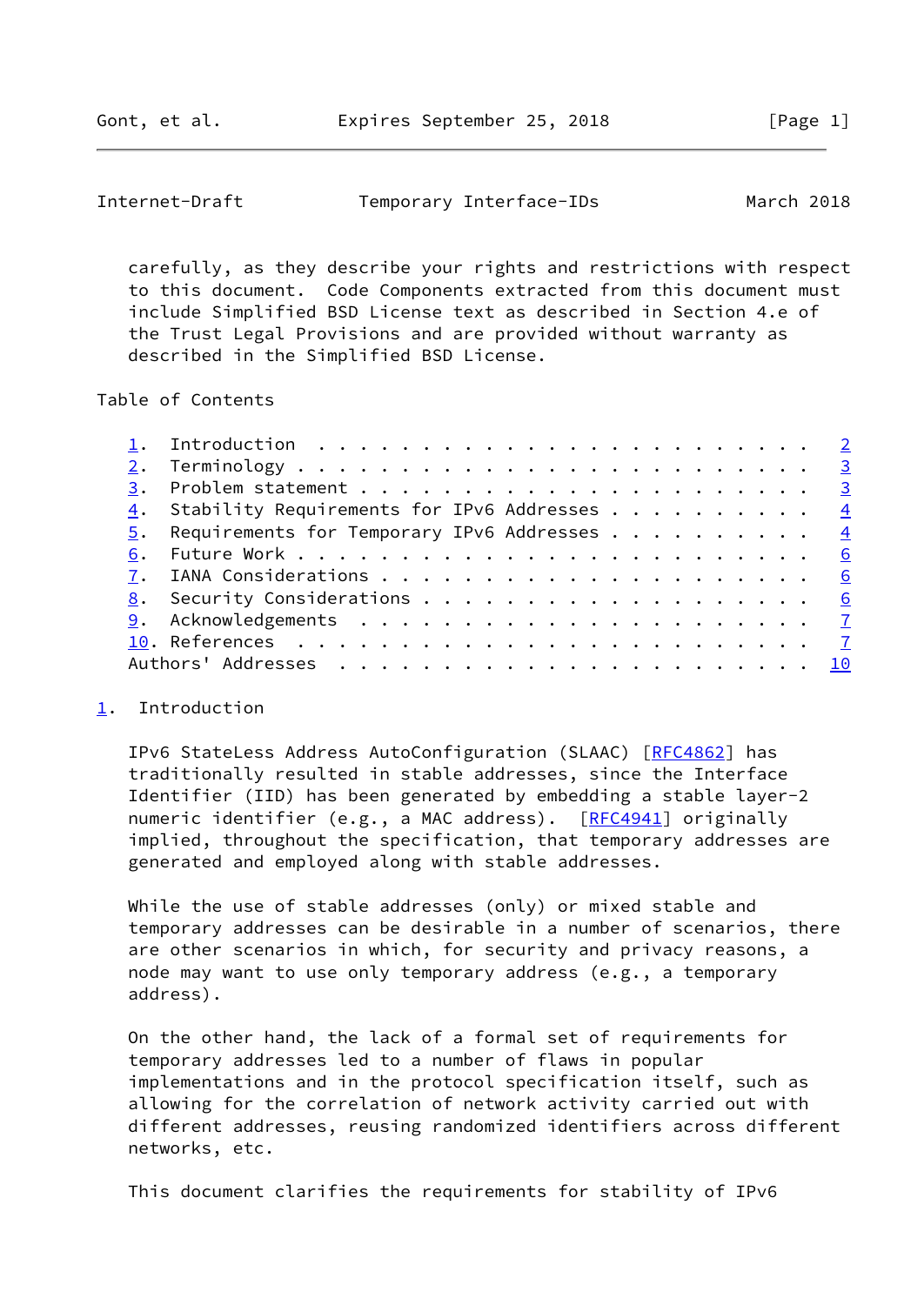addresses, such that nodes are not required to configure stable addresses, and may instead employ only temporary addresses. It also specifies a set of requirements for the generation of temporary addresses.

| Gont, et al. | Expires September 25, 2018 | [Page 2] |
|--------------|----------------------------|----------|
|--------------|----------------------------|----------|

<span id="page-2-1"></span>

| Internet-Draft | Temporary Interface-IDs | March 2018 |
|----------------|-------------------------|------------|
|----------------|-------------------------|------------|

### <span id="page-2-0"></span>[2](#page-2-0). Terminology

Statistically different:

 When two values are required to be "statistically different", it means that the equality of those values cannot be caused by anything else other than random chance.

 This document employs the definitions of "stable address" and "temporary address" from [\[RFC7721](https://datatracker.ietf.org/doc/pdf/rfc7721)].

 The key words "MUST", "MUST NOT", "REQUIRED", "SHALL", "SHALL NOT", "SHOULD", "SHOULD NOT", "RECOMMENDED", "MAY", and "OPTIONAL" in this document are to be interpreted as described in [RFC 2119 \[RFC2119](https://datatracker.ietf.org/doc/pdf/rfc2119)].

<span id="page-2-2"></span>[3](#page-2-2). Problem statement

When [\[RFC4941](https://datatracker.ietf.org/doc/pdf/rfc4941)] was written, its authors wanted to prevent privacy and security attacks enabled by addresses that contain "an embedded interface identifier, which remains constant over time". They observed that "Anytime a fixed identifier is used in multiple contexts, it becomes possible to correlate seemingly unrelated activity using this identifier." They were concerned with both on path attackers who would observe the IP addresses of packets observed in transit, and attackers that would have access to the logs of servers.

Since the publication of [\[RFC4941](https://datatracker.ietf.org/doc/pdf/rfc4941)] in September 2007, our understanding of threats and mitigations has evolved. The IETF is now officially concerned with Pervasive Monitoring [[RFC7258\]](https://datatracker.ietf.org/doc/pdf/rfc7258), as well as the wide spread collection of information for advertising and other purposes, for example through the Real Time Bidding protocol used for advertising auctions [[RTB25\]](#page-10-1).

<span id="page-2-3"></span>[3.1](#page-2-3). Privacy requirements

The widespread deployment of encryption advocated in [\[RFC7624](https://datatracker.ietf.org/doc/pdf/rfc7624)] is a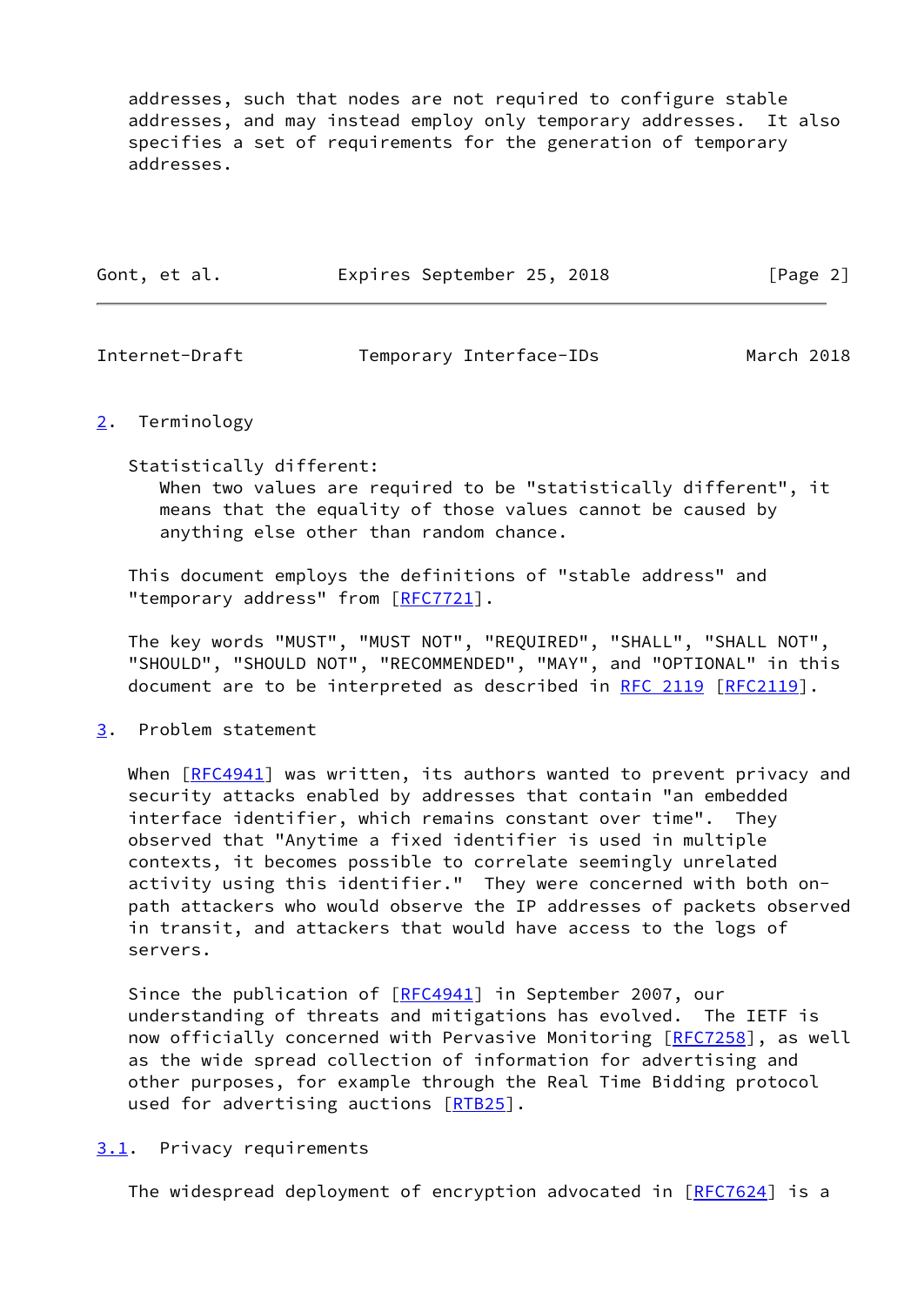response to Pervasive Monitoring. Encryption of communication reduces the amount of information that can be collected by monitoring data links, but does not prevent monitoring of IPv6 addresses embedded in clear text packet headers. Stable IPv6 addresses enable the correlation of such data over time.

 MAC Address Randomization [[IETFMACRandom\]](#page-8-0) is another response to pervasive monitoring. In conjunction with DHCP Anonymity [[RFC7844](https://datatracker.ietf.org/doc/pdf/rfc7844)], it ensures that devices cannot be tracked by their MAC Address or their DHCP identifiers when they connect to "hot spots". However, the privacy effects of MAC Address Randomization would be nullified

| Gont, et al. |  | Expires September 25, 2018 |  |  | [Page 3] |  |  |
|--------------|--|----------------------------|--|--|----------|--|--|
|--------------|--|----------------------------|--|--|----------|--|--|

<span id="page-3-1"></span>Internet-Draft Temporary Interface-IDs March 2018

 if a device kept using the same IPv6 address before and after a MAC address randomization event.

 Many Web Browsers have options enabling browsing "in private". However, if the web connections during the private mode use the same IPv6 address as those in the public mode, web tracking systems similar to [[RTB25\]](#page-10-1) will quickly find the correlation between the public personna of the user and the supposedly private connection. Similarly, many web browsers have options to "delete history", including deleting "cookies" and other persistent data. Again, if the same IPv6 address is used before and after the deletion of cookies, web tracking systems will easily correlate the new activity with the prior data collection.

 Using temporary address alone may not be sufficient to prevent all forms of tracking. It is however quite clear that some usage of temporary addresses is necessary to provide user privacy. It is also clear that the usage of temporary addresses needs to be synchronized with other privacy defining event such as moving to a new network, performing MAC Address Randomization, or changing the privacy posture of a node.

<span id="page-3-0"></span>[4](#page-3-0). Stability Requirements for IPv6 Addresses

 Nodes are not required to generate addresses with any specific stability properties. That is, the generation of stable addresses is OPTIONAL. This means that a node may end up configuring only stable addresses, only temporary, or both stable and temporary addresses.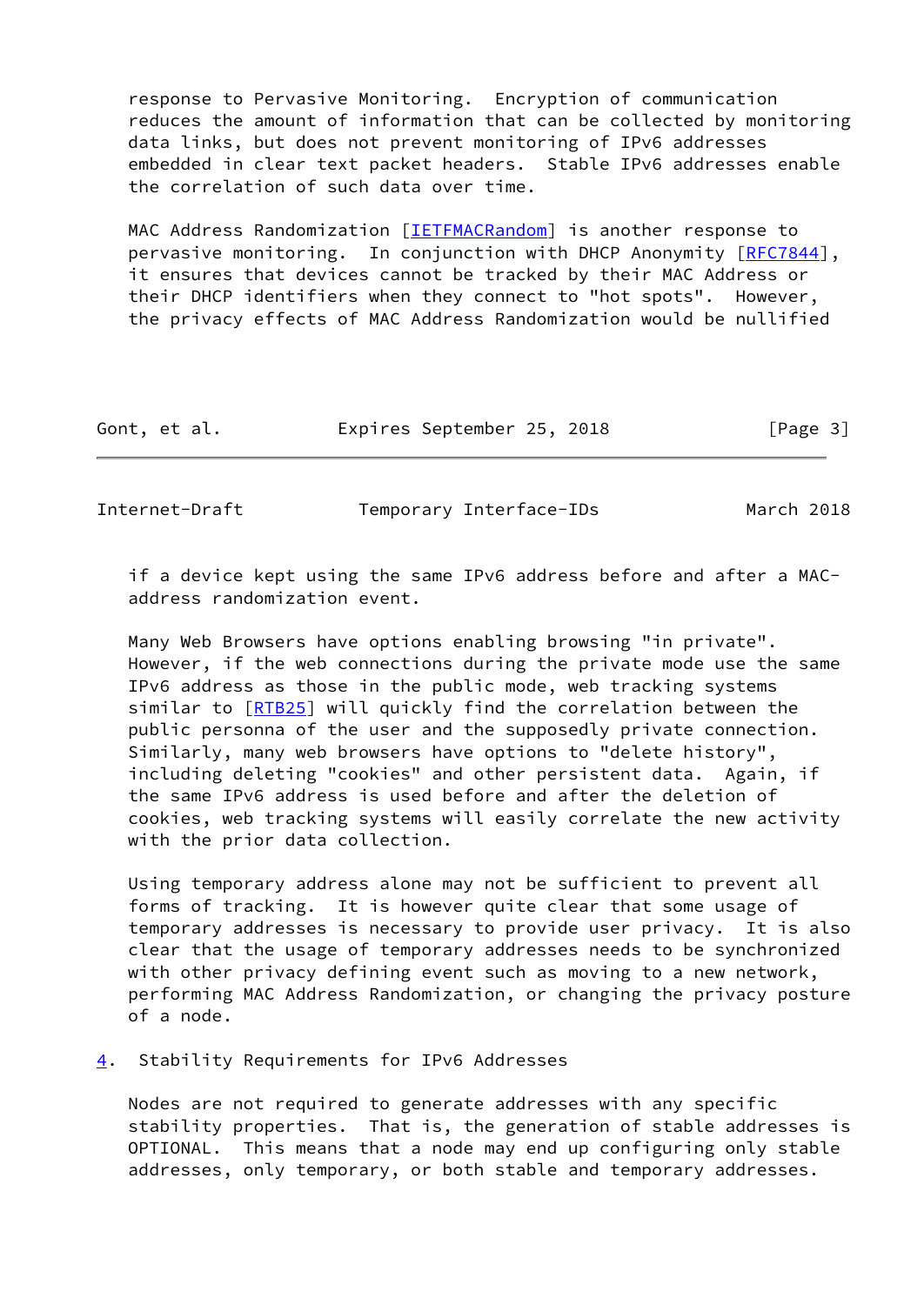## <span id="page-4-0"></span>[5](#page-4-0). Requirements for Temporary IPv6 Addresses

The requirements for temporary IPv6 addresses are as follows:

- 1. Temporary addresses MUST have a limited lifetime (limited "valid lifetime" and "preferred lifetime" from [\[RFC4862](https://datatracker.ietf.org/doc/pdf/rfc4862)]), that should be statistically different for different addresses. The lifetime of an address essentially limits the extent to which network activity correlation can be performed for such address.
- 2. The lifetime of an address MUST be further reduced when privacy meaningful events (such as a node attaching to a new network) takes place.
- 3. The resulting Interface Identifiers MUST be statistically different when addresses are configured for different prefixes. That is, when temporary addresses are generated for different autoconfiguration prefixes for the same network interface, the resulting Interface Identifiers must be statistically different.

| Gont, et al. | Expires September 25, 2018 | [Page 4] |
|--------------|----------------------------|----------|
|              |                            |          |

Internet-Draft Temporary Interface-IDs March 2018

 This means that, given two addresses that employ different prefixes, it must be difficult for an outside entity to tell whether the addresses correspond to the same network interface or even whether they have been generated by the same host.

- 4. It must be difficult for an outside entity to predict the Interface Identifiers that will be employed for temporary addresses, even with knowledge of the algorithm/method employed to generate them and/or knowledge of the Interface Identifiers previously employed for other temporary addresses.
- 5. The resulting Interface Identifiers MUST be semantically opaque [\[RFC7136](https://datatracker.ietf.org/doc/pdf/rfc7136)] and MUST NOT follow any specific patterns.

 By definition, temporary addresses have a limited lifetime. This is in contrast with e.g. stable addresses  $[REC7217]$ , that are not expected to become invalid under normal circumstances. Employing statistically different lifetimes for different addresses prevents an observer from synchronizing with the temporary address regeneration; that is, from being able to predict when a temporary address will become invalid and a new one regenerated, and thus being able to infer that one newly observed address is actually the result of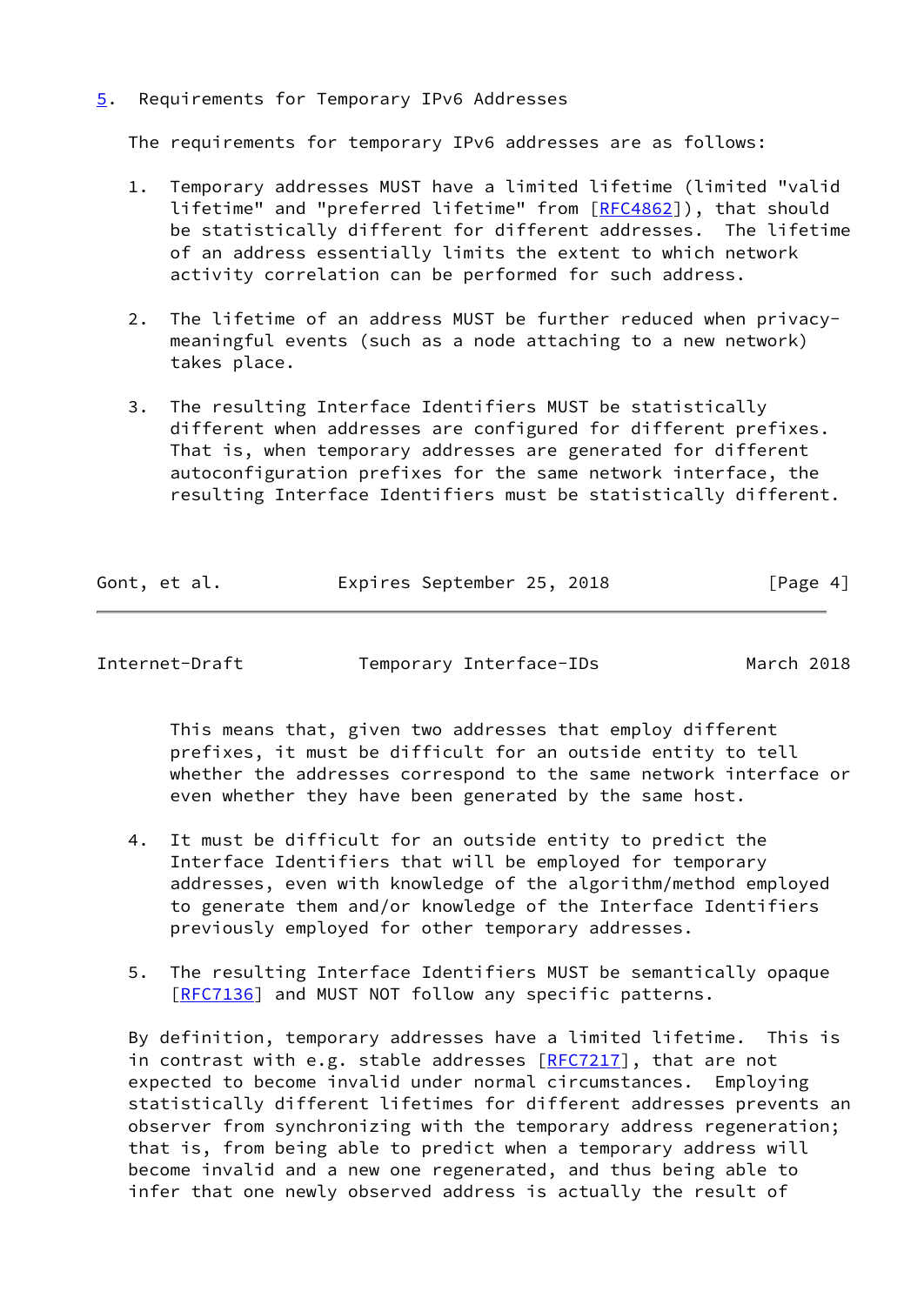regenerating a previously observed one.

 The lifetime of an address should be further reduced by privacy meaningful events. For example, a host must not employ the same address across network attachment events. That is, a host that de attaches from a network and subsequently re-attaches to a (possibly different) network should regenerate all of its temporary addresses. Similarly, a host that implements MAC address randomization should regenerate all of its temporary addresses. Failure to regenerate temporary addresses upon such events would allow the correlation of network activity across such events (e.g., correlation of network activity as a host moves from one network to another). Other events, such as those discussed in **[Section 3.1](#page-2-3)** should also trigger the regeneration of all temporary addresses.

 Temporary addresses configured for different prefixes should employ statistically different interface identifiers. In general, the reuse of identifiers across different contexts or scopes can be detrimental for security and privacy [\[I-D.gont-predictable-numeric-ids](#page-8-1)] [\[RFC6973](https://datatracker.ietf.org/doc/pdf/rfc6973)] [\[RFC4941](https://datatracker.ietf.org/doc/pdf/rfc4941)]. For example, a node that deterministically employs the same interface identifier for generating temporary addresses for different prefixes will allow the correlation of network activity.

 For security and privacy reasons, the IIDs generated for temporary addresses must be unpredictable by an outside entity. Otherwise, the node may be subject to many (if not all) of the security and privacy

| Gont, et al. | Expires September 25, 2018 |  | [Page 5] |  |
|--------------|----------------------------|--|----------|--|
|              |                            |  |          |  |

<span id="page-5-0"></span>

| Internet-Draft | Temporary Interface-IDs | March 2018 |
|----------------|-------------------------|------------|
|----------------|-------------------------|------------|

 issues that temporary addresses are expected to mitigate (please see  $[$ RFC7721 $]$ ).

 Any semantics or patterns in an IID might be leveraged by an attacker to e.g. reduce the search space when performing address-scanning attacks (see [\[RFC7707](https://datatracker.ietf.org/doc/pdf/rfc7707)], infer the identity of the node, etc.

#### NOTE:

 In the above text, where the "lifetime" of different addresses is required to be statistically different, or where the interface identifiers for different temporary addresses is required to be statistically different, the goal is that an implementation must not deterministically employ the same such values for different addresses. For example, where interface identifiers for different temporary addresses are required to be statistically different,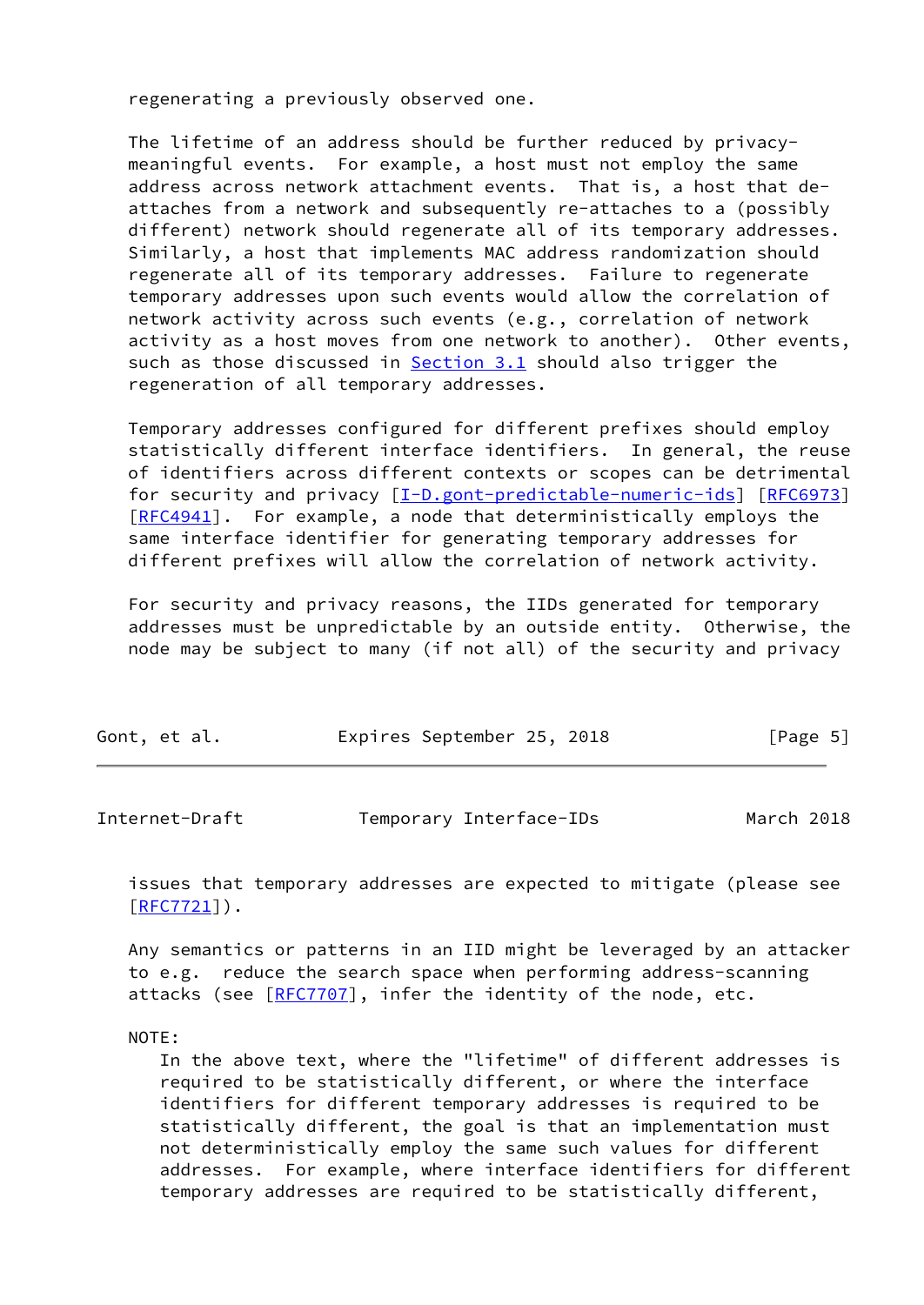the goal is to e.g. prevent an implementation from computing a single random interface identifier and employing such identifier for the generation of temporary addresses for other prefixes for the same network interface (as was the case with the algorithm specified in  $[REC4941]$ ). Therefore, a node is neither required nor expected to e.g. enforce that a newly-generated random interface identifier is not currently employed by any other temporary address configured by the node, or that such interface identifier has not been previously employed for any other temporary address configured by the node.

<span id="page-6-0"></span>[6](#page-6-0). Future Work

 This document clarifies the requirements for stability requirements for IPv6 addresses, and specifies requirements for temporary addresses. A separate document ([\[I-D.gont-taps-address-usage-problem-statement\]](#page-8-2)) discusses the trade-offs involved when considering different stability properties of IPv6 addresses.

<span id="page-6-1"></span>[7](#page-6-1). IANA Considerations

 There are no IANA registries within this document. The RFC-Editor can remove this section before publication of this document as an RFC.

<span id="page-6-2"></span>[8](#page-6-2). Security Considerations

 This document clarifies the stability requirements for IPv6 addresses, and specifies requirements for the generation of temporary addresses.

| Gont, et al. | Expires September 25, 2018 |  | [Page 6] |  |
|--------------|----------------------------|--|----------|--|
|              |                            |  |          |  |

<span id="page-6-4"></span>Internet-Draft Temporary Interface-IDs March 2018

 The security and privacy properties of IPv6 addresses have been discussed in detail in [\[RFC7721](https://datatracker.ietf.org/doc/pdf/rfc7721)] and [\[RFC7707](https://datatracker.ietf.org/doc/pdf/rfc7707)].

<span id="page-6-3"></span>[9](#page-6-3). Acknowledgements

 The authors would like to thank (in alphabetical order) Brian Carpenter, Lorenzo Colitti, and David Plonka, for providing valuable feedback on earlier versions of this document.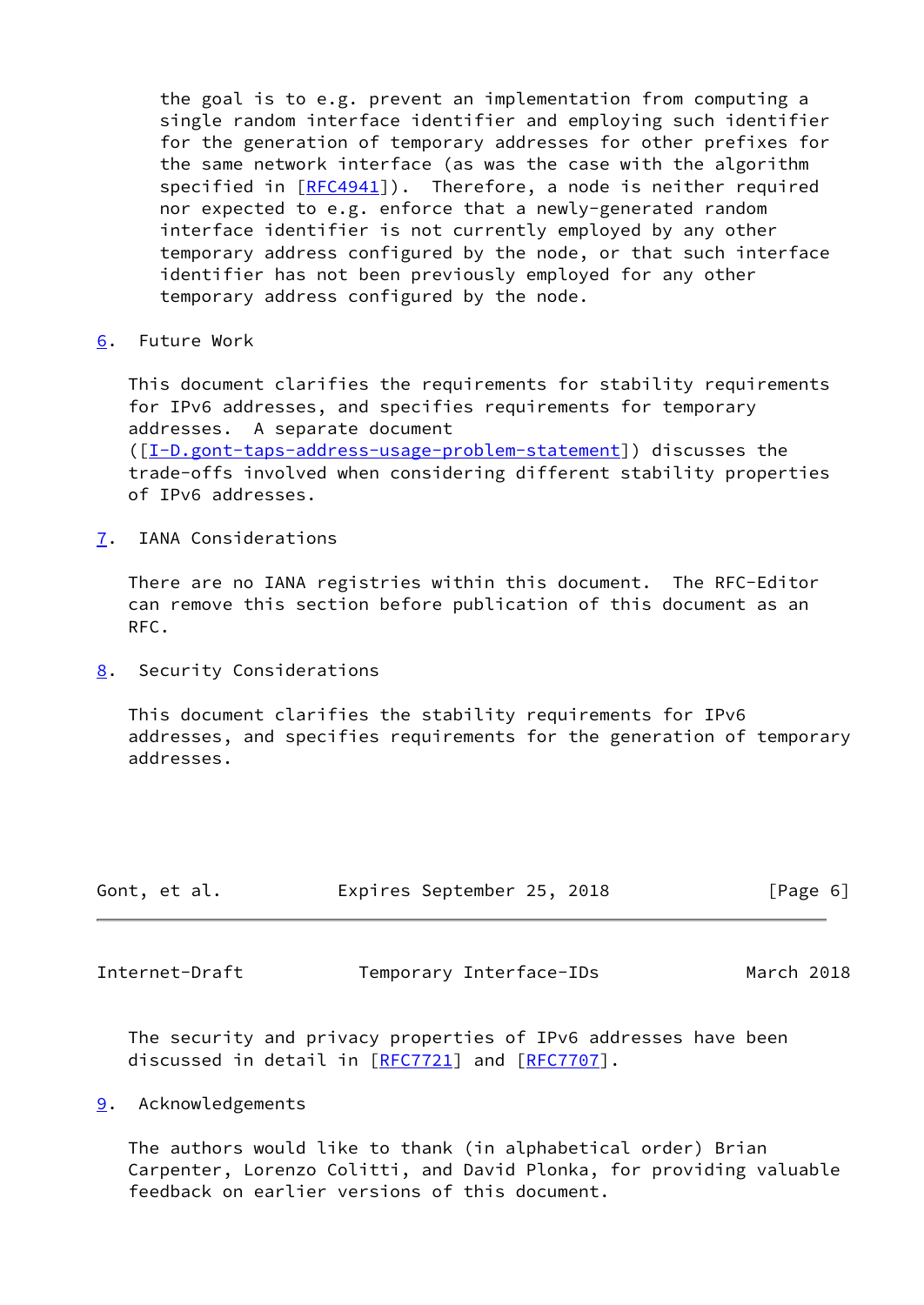#### <span id="page-7-0"></span>[10.](#page-7-0) References

- <span id="page-7-1"></span>[10.1](#page-7-1). Normative References
	- [RFC2119] Bradner, S., "Key words for use in RFCs to Indicate Requirement Levels", [BCP 14](https://datatracker.ietf.org/doc/pdf/bcp14), [RFC 2119](https://datatracker.ietf.org/doc/pdf/rfc2119), DOI 10.17487/RFC2119, March 1997, <[https://www.rfc-editor.org/info/rfc2119>](https://www.rfc-editor.org/info/rfc2119).
	- [RFC4086] Eastlake 3rd, D., Schiller, J., and S. Crocker, "Randomness Requirements for Security", [BCP 106](https://datatracker.ietf.org/doc/pdf/bcp106), [RFC 4086,](https://datatracker.ietf.org/doc/pdf/rfc4086) DOI 10.17487/RFC4086, June 2005, <[https://www.rfc-editor.org/info/rfc4086>](https://www.rfc-editor.org/info/rfc4086).
	- [RFC4291] Hinden, R. and S. Deering, "IP Version 6 Addressing Architecture", [RFC 4291](https://datatracker.ietf.org/doc/pdf/rfc4291), DOI 10.17487/RFC4291, February 2006, [<https://www.rfc-editor.org/info/rfc4291](https://www.rfc-editor.org/info/rfc4291)>.
	- [RFC4862] Thomson, S., Narten, T., and T. Jinmei, "IPv6 Stateless Address Autoconfiguration", [RFC 4862,](https://datatracker.ietf.org/doc/pdf/rfc4862) DOI 10.17487/RFC4862, September 2007, <[https://www.rfc-editor.org/info/rfc4862>](https://www.rfc-editor.org/info/rfc4862).
	- [RFC4941] Narten, T., Draves, R., and S. Krishnan, "Privacy Extensions for Stateless Address Autoconfiguration in IPv6", [RFC 4941](https://datatracker.ietf.org/doc/pdf/rfc4941), DOI 10.17487/RFC4941, September 2007, <[https://www.rfc-editor.org/info/rfc4941>](https://www.rfc-editor.org/info/rfc4941).
	- [RFC5453] Krishnan, S., "Reserved IPv6 Interface Identifiers", [RFC 5453,](https://datatracker.ietf.org/doc/pdf/rfc5453) DOI 10.17487/RFC5453, February 2009, <[https://www.rfc-editor.org/info/rfc5453>](https://www.rfc-editor.org/info/rfc5453).
	- [RFC7136] Carpenter, B. and S. Jiang, "Significance of IPv6 Interface Identifiers", [RFC 7136,](https://datatracker.ietf.org/doc/pdf/rfc7136) DOI 10.17487/RFC7136, February 2014, <<https://www.rfc-editor.org/info/rfc7136>>.

| Gont, et al. |  | Expires September 25, 2018 |  |  | [Page 7] |
|--------------|--|----------------------------|--|--|----------|
|--------------|--|----------------------------|--|--|----------|

Internet-Draft Temporary Interface-IDs March 2018

[RFC7217] Gont, F., "A Method for Generating Semantically Opaque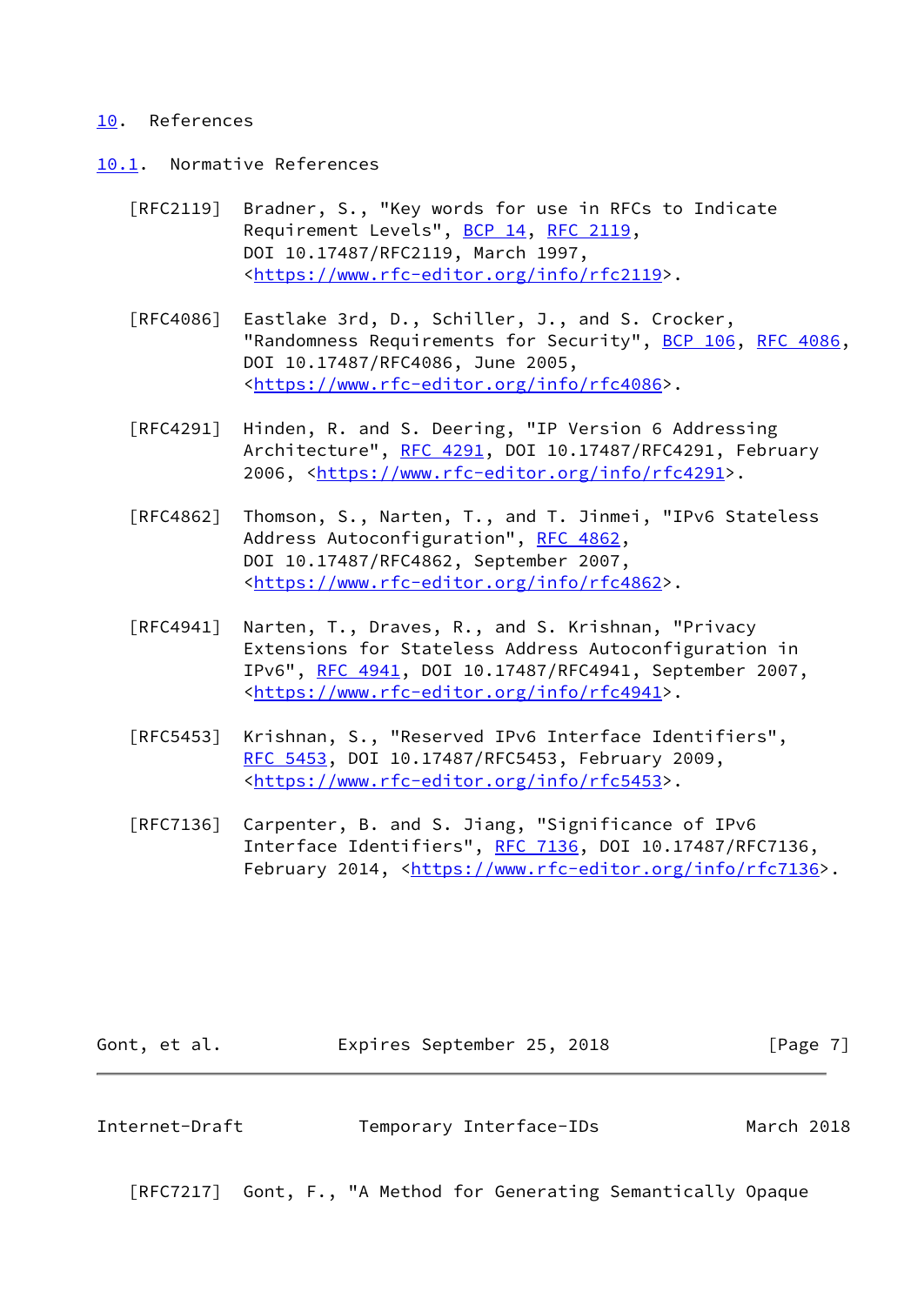Interface Identifiers with IPv6 Stateless Address Autoconfiguration (SLAAC)", [RFC 7217,](https://datatracker.ietf.org/doc/pdf/rfc7217) DOI 10.17487/RFC7217, April 2014, <[https://www.rfc-editor.org/info/rfc7217>](https://www.rfc-editor.org/info/rfc7217).

- [RFC8064] Gont, F., Cooper, A., Thaler, D., and W. Liu, "Recommendation on Stable IPv6 Interface Identifiers", [RFC 8064,](https://datatracker.ietf.org/doc/pdf/rfc8064) DOI 10.17487/RFC8064, February 2017, <[https://www.rfc-editor.org/info/rfc8064>](https://www.rfc-editor.org/info/rfc8064).
- <span id="page-8-3"></span>[10.2](#page-8-3). Informative References
	- [FIPS-SHS]

 NIST, "Secure Hash Standard (SHS)", FIPS Publication 180-4, March 2012, <[http://csrc.nist.gov/publications/fips/fips180-4/](http://csrc.nist.gov/publications/fips/fips180-4/fips-180-4.pdf) fips- $180-4.pdf$ .

<span id="page-8-1"></span>[I-D.gont-predictable-numeric-ids]

 Gont, F. and I. Arce, "Security and Privacy Implications of Numeric Identifiers Employed in Network Protocols", [draft-gont-predictable-numeric-ids-02](https://datatracker.ietf.org/doc/pdf/draft-gont-predictable-numeric-ids-02) (work in progress), February 2018.

<span id="page-8-2"></span>[I-D.gont-taps-address-usage-problem-statement]

 Gont, F., Gont, G., Corbo, M., and C. Huitema, "Problem Statement Regarding IPv6 Address Usage", [draft-gont-taps](https://datatracker.ietf.org/doc/pdf/draft-gont-taps-address-usage-problem-statement-00) [address-usage-problem-statement-00](https://datatracker.ietf.org/doc/pdf/draft-gont-taps-address-usage-problem-statement-00) (work in progress), February 2018.

# [IANA-RESERVED-IID]

 IANA, "Reserved IPv6 Interface Identifiers", <[http://www.iana.org/assignments/ipv6-interface-ids>](http://www.iana.org/assignments/ipv6-interface-ids).

## <span id="page-8-0"></span>[IETFMACRandom]

 Zuniga, JC., "MAC Privacy", November 2014, <[http://www.ietf.org/blog/2014/11/mac-privacy/>](http://www.ietf.org/blog/2014/11/mac-privacy/).

## [OPEN-GROUP]

 The Open Group, "The Open Group Base Specifications Issue 7 / IEEE Std 1003.1-2008, 2016 Edition", Section 4.16 Seconds Since the Epoch, 2016, <[http://pubs.opengroup.org/onlinepubs/9699919799/basedefs/](http://pubs.opengroup.org/onlinepubs/9699919799/basedefs/contents.html) [contents.html>](http://pubs.opengroup.org/onlinepubs/9699919799/basedefs/contents.html).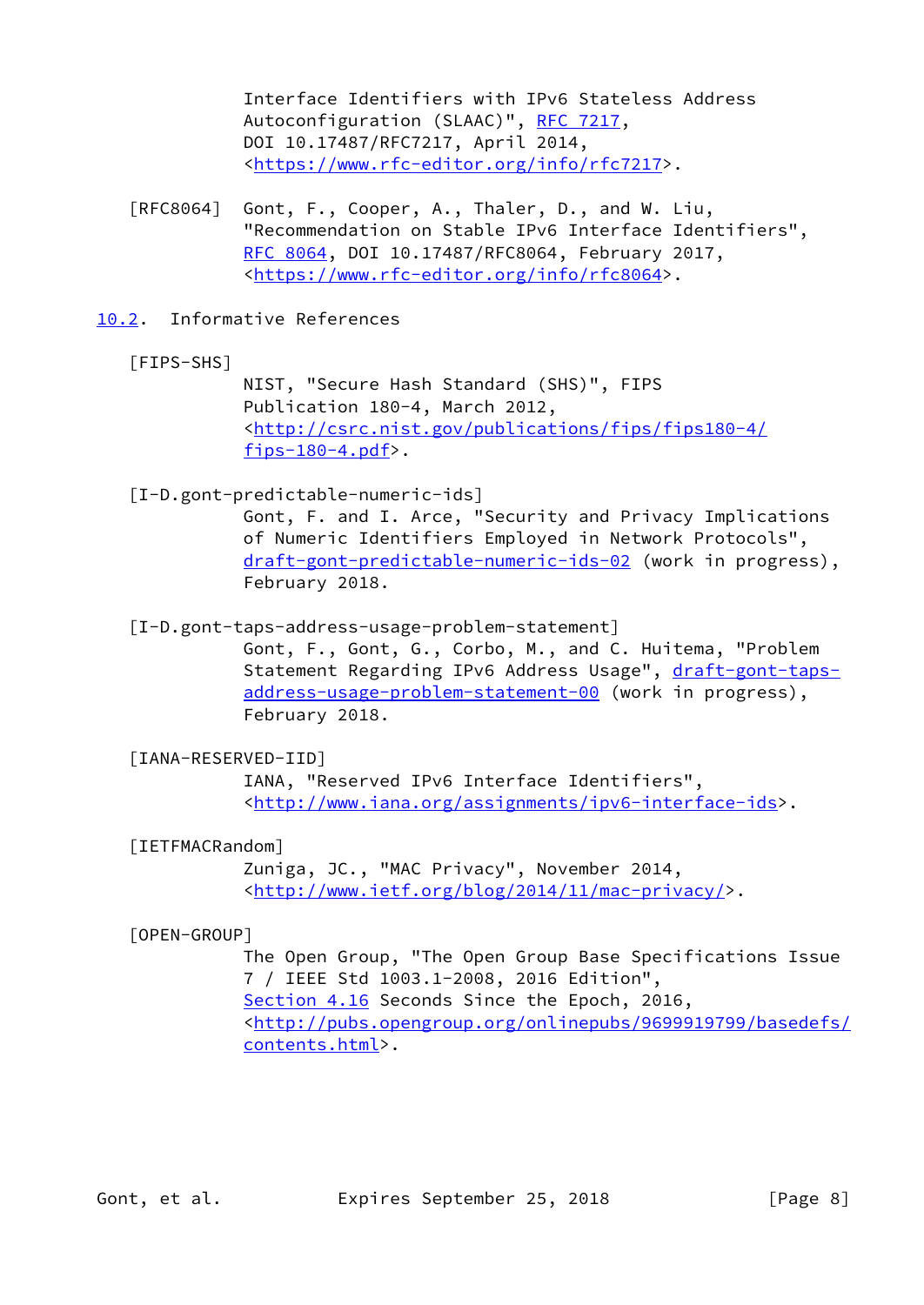[RAID2015]

 Ullrich, J. and E. Weippl, "Privacy is Not an Option: Attacking the IPv6 Privacy Extension", International Symposium on Recent Advances in Intrusion Detection (RAID), 2015, [<https://www.sba-research.org/wp](https://www.sba-research.org/wp-content/uploads/publications/Ullrich2015Privacy.pdf) [content/uploads/publications/Ullrich2015Privacy.pdf](https://www.sba-research.org/wp-content/uploads/publications/Ullrich2015Privacy.pdf)>.

- [RFC1321] Rivest, R., "The MD5 Message-Digest Algorithm", [RFC 1321,](https://datatracker.ietf.org/doc/pdf/rfc1321) DOI 10.17487/RFC1321, April 1992, <[https://www.rfc-editor.org/info/rfc1321>](https://www.rfc-editor.org/info/rfc1321).
- [RFC3041] Narten, T. and R. Draves, "Privacy Extensions for Stateless Address Autoconfiguration in IPv6", [RFC 3041](https://datatracker.ietf.org/doc/pdf/rfc3041), DOI 10.17487/RFC3041, January 2001, <[https://www.rfc-editor.org/info/rfc3041>](https://www.rfc-editor.org/info/rfc3041).
- [RFC6059] Krishnan, S. and G. Daley, "Simple Procedures for Detecting Network Attachment in IPv6", [RFC 6059](https://datatracker.ietf.org/doc/pdf/rfc6059), DOI 10.17487/RFC6059, November 2010, <[https://www.rfc-editor.org/info/rfc6059>](https://www.rfc-editor.org/info/rfc6059).
- [RFC6151] Turner, S. and L. Chen, "Updated Security Considerations for the MD5 Message-Digest and the HMAC-MD5 Algorithms", [RFC 6151,](https://datatracker.ietf.org/doc/pdf/rfc6151) DOI 10.17487/RFC6151, March 2011, <[https://www.rfc-editor.org/info/rfc6151>](https://www.rfc-editor.org/info/rfc6151).
- [RFC6973] Cooper, A., Tschofenig, H., Aboba, B., Peterson, J., Morris, J., Hansen, M., and R. Smith, "Privacy Considerations for Internet Protocols", [RFC 6973,](https://datatracker.ietf.org/doc/pdf/rfc6973) DOI 10.17487/RFC6973, July 2013, <[https://www.rfc-editor.org/info/rfc6973>](https://www.rfc-editor.org/info/rfc6973).
- [RFC7258] Farrell, S. and H. Tschofenig, "Pervasive Monitoring Is an Attack", [BCP 188,](https://datatracker.ietf.org/doc/pdf/bcp188) [RFC 7258](https://datatracker.ietf.org/doc/pdf/rfc7258), DOI 10.17487/RFC7258, May 2014, [<https://www.rfc-editor.org/info/rfc7258](https://www.rfc-editor.org/info/rfc7258)>.
- [RFC7624] Barnes, R., Schneier, B., Jennings, C., Hardie, T., Trammell, B., Huitema, C., and D. Borkmann, "Confidentiality in the Face of Pervasive Surveillance: A Threat Model and Problem Statement", [RFC 7624](https://datatracker.ietf.org/doc/pdf/rfc7624), DOI 10.17487/RFC7624, August 2015, <[https://www.rfc-editor.org/info/rfc7624>](https://www.rfc-editor.org/info/rfc7624).
- [RFC7707] Gont, F. and T. Chown, "Network Reconnaissance in IPv6 Networks", [RFC 7707](https://datatracker.ietf.org/doc/pdf/rfc7707), DOI 10.17487/RFC7707, March 2016, <[https://www.rfc-editor.org/info/rfc7707>](https://www.rfc-editor.org/info/rfc7707).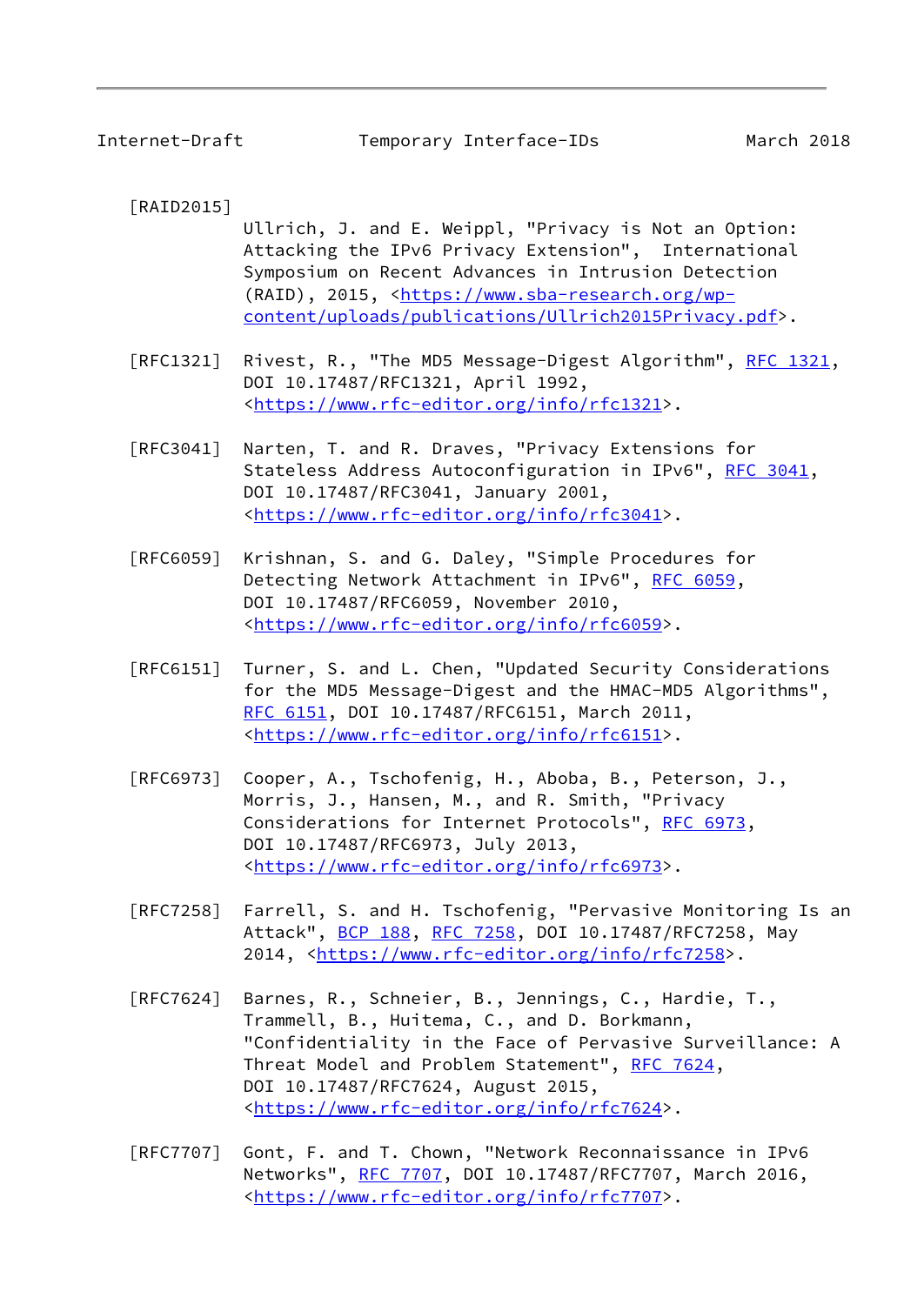March 2018

<span id="page-10-0"></span>

|  | Internet-Draft | Temporary Interface-IDs |
|--|----------------|-------------------------|
|--|----------------|-------------------------|

- [RFC7721] Cooper, A., Gont, F., and D. Thaler, "Security and Privacy Considerations for IPv6 Address Generation Mechanisms", [RFC 7721,](https://datatracker.ietf.org/doc/pdf/rfc7721) DOI 10.17487/RFC7721, March 2016, <[https://www.rfc-editor.org/info/rfc7721>](https://www.rfc-editor.org/info/rfc7721).
- [RFC7844] Huitema, C., Mrugalski, T., and S. Krishnan, "Anonymity Profiles for DHCP Clients", [RFC 7844,](https://datatracker.ietf.org/doc/pdf/rfc7844) DOI 10.17487/RFC7844, May 2016, <[https://www.rfc-editor.org/info/rfc7844>](https://www.rfc-editor.org/info/rfc7844).
- <span id="page-10-1"></span> [RTB25] Interactive Advertising Bureau (IAB), "Real Time Bidding (RTB) project, OpenRTB API Specification Version 2.5", December 2016, <[http://www.iab.com/wp](http://www.iab.com/wp-content/uploads/2016/03/OpenRTB-API-Specification-Version-2-5-FINAL.pdf) [content/uploads/2016/03/](http://www.iab.com/wp-content/uploads/2016/03/OpenRTB-API-Specification-Version-2-5-FINAL.pdf) [OpenRTB-API-Specification-Version-2-5-FINAL.pdf](http://www.iab.com/wp-content/uploads/2016/03/OpenRTB-API-Specification-Version-2-5-FINAL.pdf)>.

Authors' Addresses

 Fernando Gont SI6 Networks / UTN-FRH Evaristo Carriego 2644 Haedo, Provincia de Buenos Aires 1706 Argentina

 Phone: +54 11 4650 8472 Email: fgont@si6networks.com URI: <http://www.si6networks.com>

 Christian Huitema Private Octopus Inc. Friday Harbor, WA 98250 U.S.A.

 Email: huitema@huitema.net URI: <http://privateoctopus.com/>

Suresh Krishnan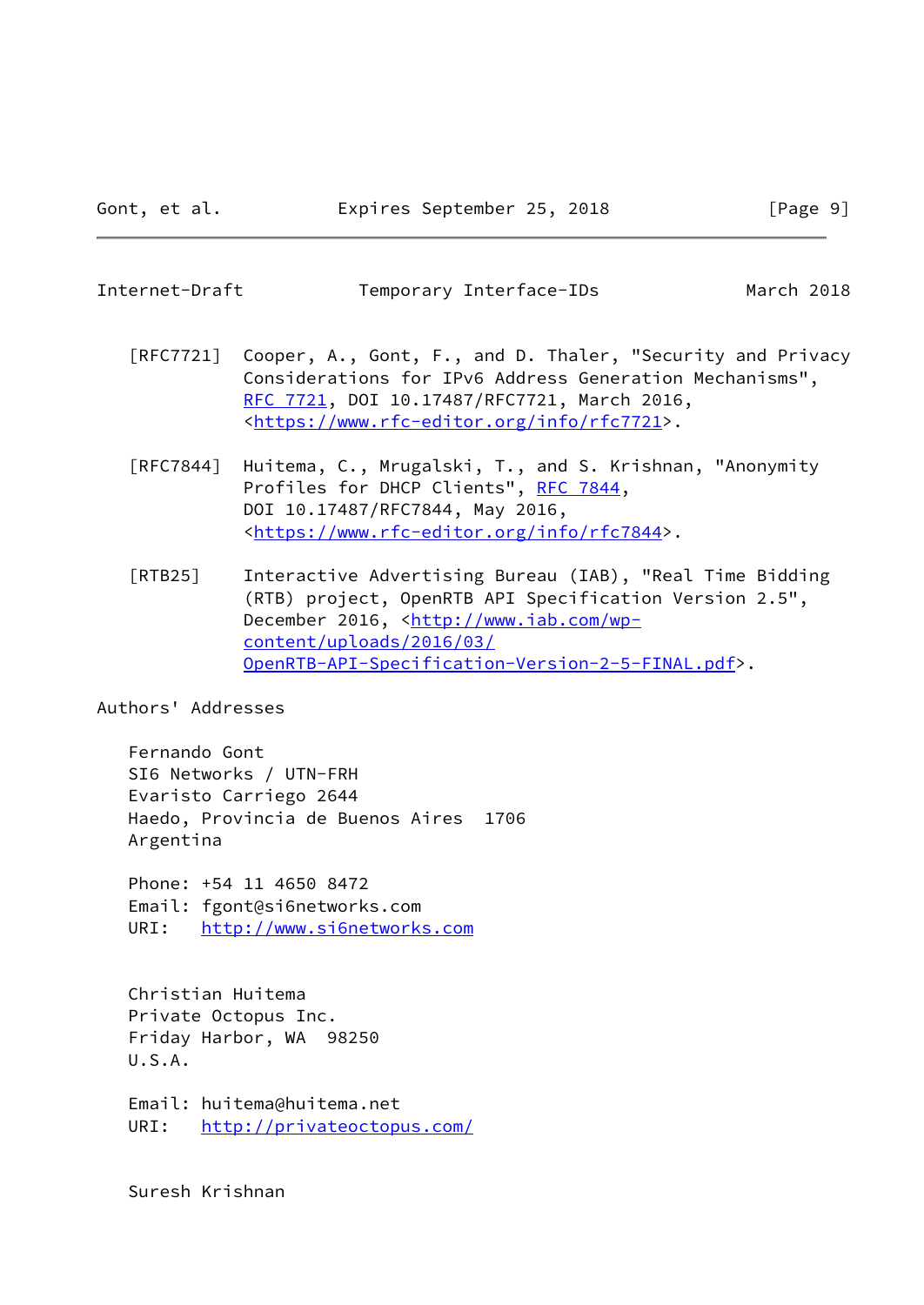Ericsson Research 8400 Decarie Blvd. Town of Mount Royal, QC Canada

Email: suresh.krishnan@ericsson.com

Gont, et al. **Expires September 25, 2018** [Page 10]

Internet-Draft Temporary Interface-IDs March 2018

 Guillermo Gont SI6 Networks Evaristo Carriego 2644 Haedo, Provincia de Buenos Aires 1706 Argentina

 Phone: +54 11 4650 8472 Email: ggont@si6networks.com URI: <https://www.si6networks.com>

 Madeleine Garcia Corbo Servicios de Informacion del Transporte Neptuno 358 Havana City 10400 Cuba

Email: madelen.garcia16@gmail.com